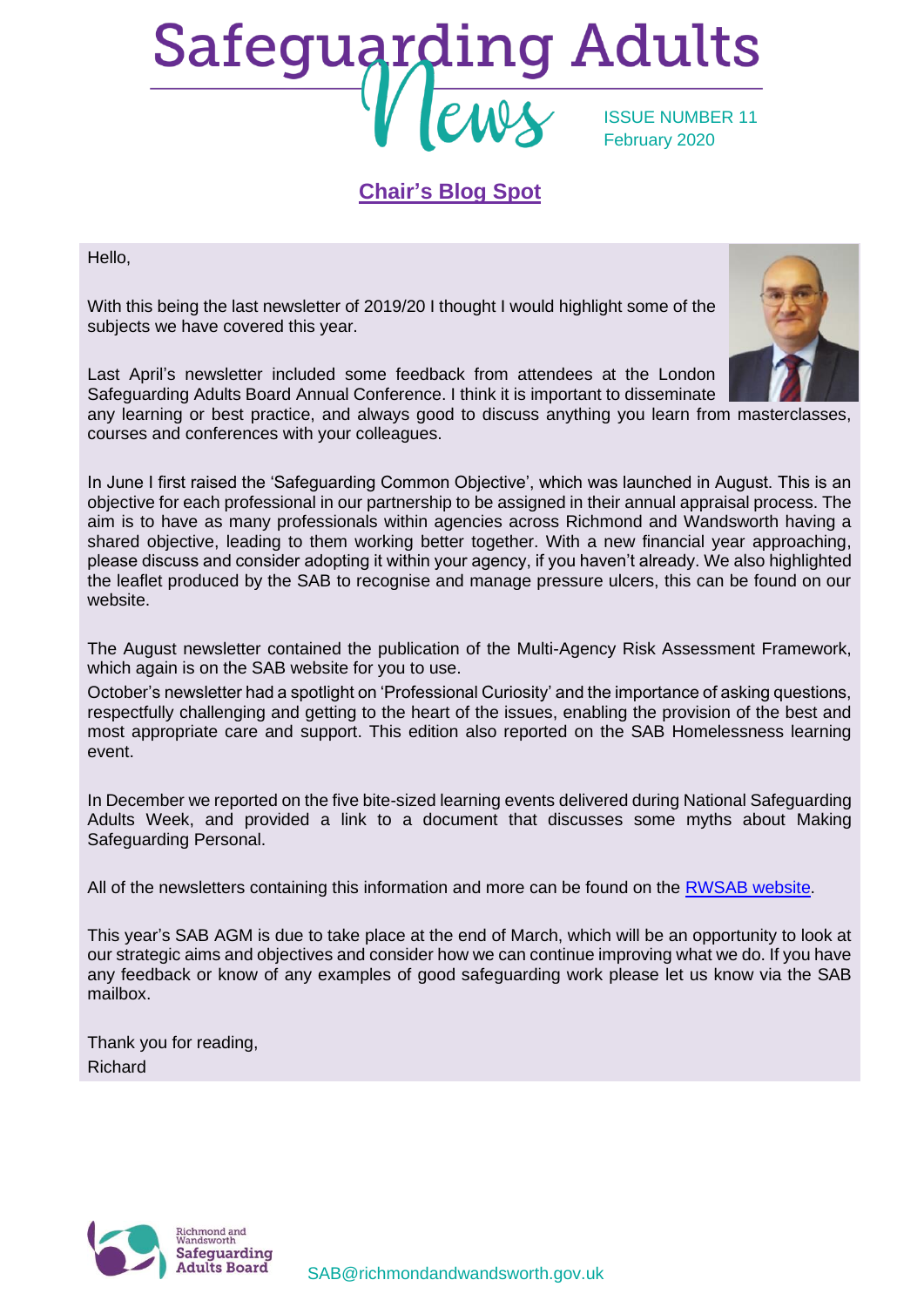# **Update from the SAB Executive**

The Executive met on  $27<sup>th</sup>$  January 2020 and heard a report on the time taken to complete safeguarding adults enquiries. The data demonstrates that most safeguarding enquiries are completed within a standard time of three months and nearly all are completed within six months. When the safeguarding process takes longer than the standard length of time there are acceptable reasons identified. In addition to the usual business, the Executive heard a presentation on Cyber Crime prevention from PC Tom Lee from the Cyber Crime Unit of Met Police. Please contact him and his team on [cyberprotect@met.police.uk](mailto:cyberprotect@met.police.uk) if you know of any community groups who meet and would benefit from an awareness presentation on cyber security.

#### **Masterclasses**

The Masterclass on **Effective Multi-agency working** was held on 23<sup>rd</sup> January 2020 in Wandsworth Professional Development Centre. Ian Higgins, from South West London and St. George's Mental Health NHS Trust, led an interesting and engaging masterclass, which was well attended with a variety of agencies present. Good discussions were held around barriers and enablers for good inter-agency working and people made useful connections with other colleagues across the Partnership.

[Book here!](https://www.eventbrite.co.uk/e/rwsab-masterclass-working-with-people-who-take-risks-tickets-91331618329) The RWSAB Masterclass on **Working with people who take risks** will be held on 5<sup>th</sup> March 2020 in Twickenham Training Centre

## **Performance and Workforce Sub-group**



The Performance and Workforce Sub-group met on 25<sup>th</sup> November 2019. There was a discussion on the effectiveness of the Dashboard and the need to ensure the data sets reported on are meaningful for the SAB and the

Partners. The Sub-group has changed the Dashboard to improve its usefulness and readability and created a visual Performance [Summary sheet for each Borough.](https://www.richmond.gov.uk/council/how_we_work/partnerships/sab/safeguarding_adults_board_subgroups#performance_subgroup) The common safeguarding objective has been implemented in a number pf organisations across the Partnership and some are looking to do so from the start of next financial year.

The Self-assessment questionnaire was sent out and responses are being collated, with Peer Support and Challenge events now planned for 26<sup>th</sup> February:

Wandsworth 10.00-12.00 Hall

Room 140, Wandsworth Town Terrace Room, Twickenham York Richmond 14.00-16.00 **House** 

Remember – [7-minute](https://www.richmond.gov.uk/council/how_we_work/partnerships/sab/safeguarding_adult_reviews)  [learnings](https://www.richmond.gov.uk/council/how_we_work/partnerships/sab/safeguarding_adult_reviews) from SARs are published on our website and are a powerful tool for improving practice!

Please read them, discuss with your teams and spread the learning to other parts of your organisation.

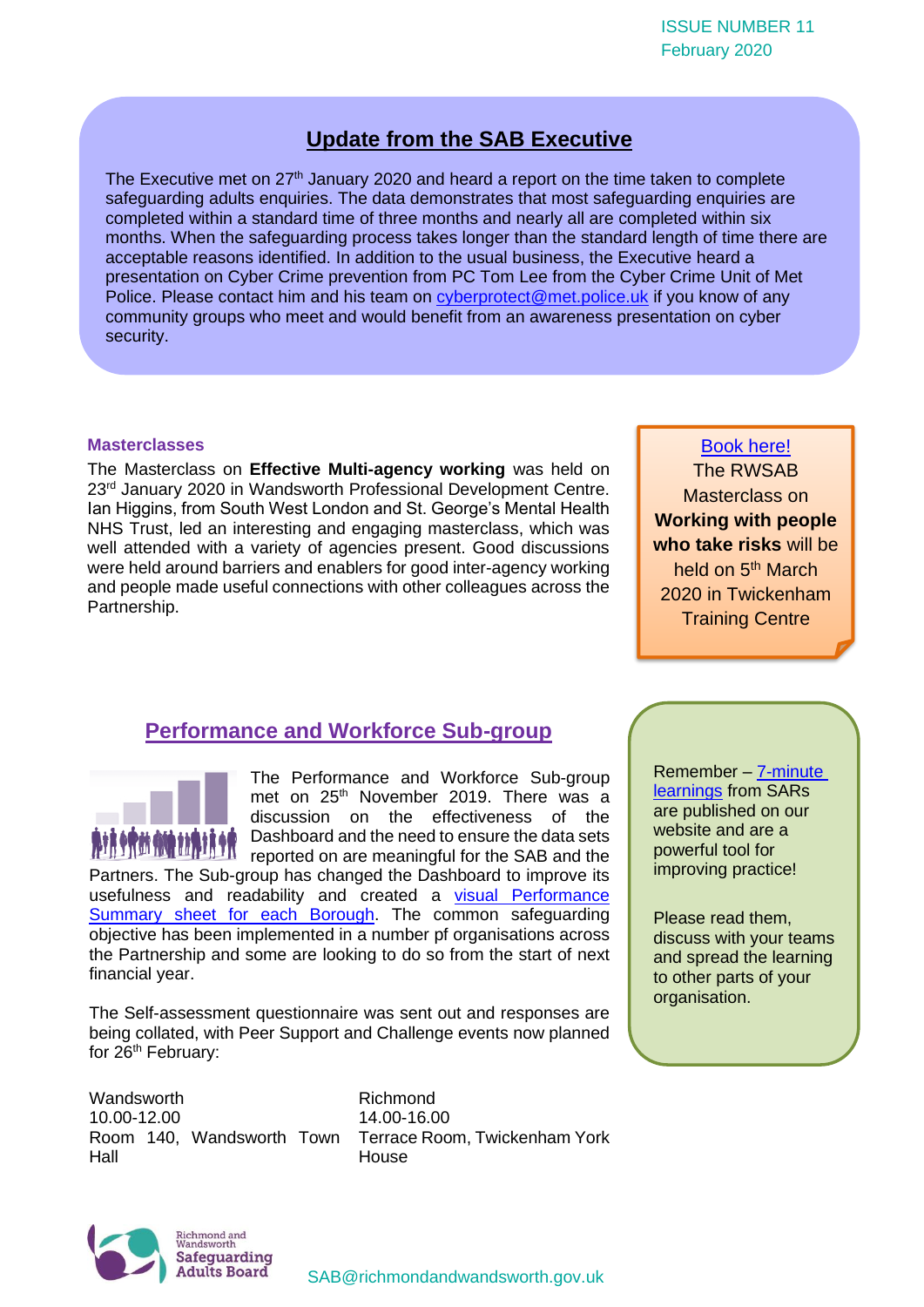#### ISSUE NUMBER 11 February 2020

# **Communication and Engagement Sub-group**



The Communication and Engagement Subgroup met on 12<sup>th</sup> February 2020 and discussed engaging with the hard to reach communities. Suggestions for linking with some Forums and local groups were given and work on this will be

progressing in the new financial year.

The Richmond Community Forum met on 11<sup>th</sup> December 2019. Les Jackson gave update on the scam events held throughout the year – 49 events so far, with a total of 4333 people. The online scam videos have had 12,000,000 views so far. More work is planned for hard-toreach people, with the Crime Prevention Outreach Committee (a subset to the RCF) planning to visit Day Centres, Police Liaison Groups and others in attempt to reach people who don't go out much.

Wandsworth Community Forum met on 15<sup>th</sup> January 2020 and despite the low attendance, had good discussion around Homelessness, raising awareness on Modern Slavery and the Serenity Integrated Mentoring project of Met Police.

# **SAR Sub-group**

The sub-group met on  $6<sup>th</sup>$  January and  $3<sup>rd</sup>$  February 2020, accepted one new referral, which is recommended to progress as SAR, awaiting approval from SAB Executive. The sub-group heard updates on progress of active SARs and actions on completed SARs' Action Plans. All actions are on track.

**Participation and Feedback**



Please submit short articles highlighting your or colleague's achievements or publicising planned events. We would also like feedback and suggestions on how we can make sure the newsletter is relevant and helpful. Please participate by emailing us at

[sab@richmondandwan](mailto:sab@richmondandwandsworth.gov.uk) [dsworth.gov.uk](mailto:sab@richmondandwandsworth.gov.uk) with the **subject line 'SAB Newsletter'**.



#### *What is a SAR Quality Champion?*

- ➢ SAR Quality Champions are a group of individuals nominated within each region to support SABs to improve the quality of SARs though promoting awareness and use of the SAR Quality Markers and [SAR Library.](https://www.scie.org.uk/safeguarding/adults/reviews/library/apply)
- ➢ SAR Champions have experience of SARs and are familiar with the SAR Quality Markers and with the evolving national SAR library.
- ➢ SAR Champions act as a link with London SAB and with wider SAR Quality Champions network and use their experience and networks to contribute to a community of SAR practice.

#### *Contact details of your SAR champion:* **Lynn Wild**

Head of Professional Standards and Safeguarding Adult Social Care and Public Health, Richmond and Wandsworth **Councils** Tel: (020) 8831 6345 Mob: 07939 808394 Email: [lynn.wild@richmondandwandsworth.gov.uk](mailto:lynn.wild@richmondandwandsworth.gov.uk)

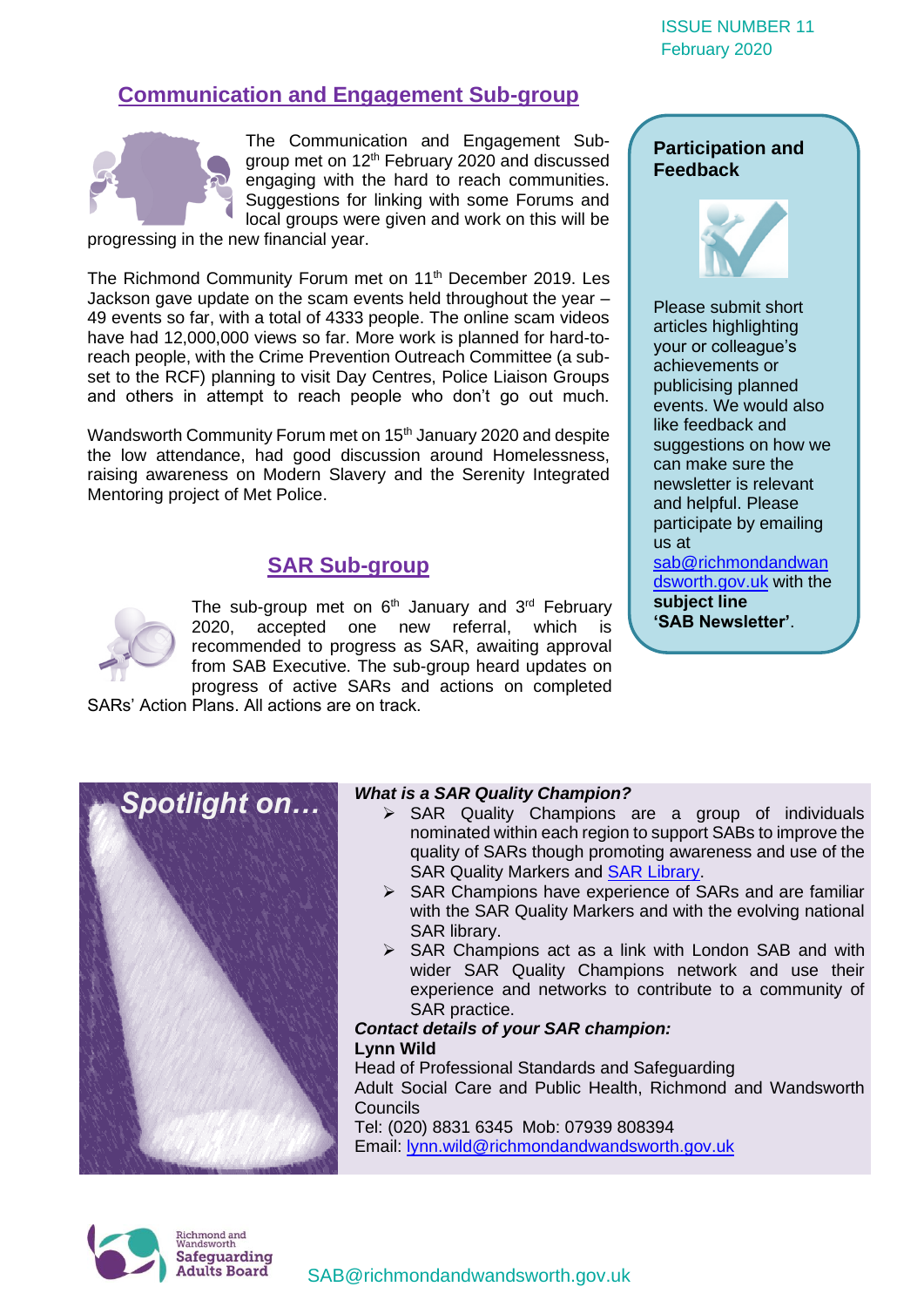

Safeguarding **Adults Board** 

The purpose of a SAR is to promote effective learning and improvement actions to prevent future deaths or serious harm occurring again. The lessons learnt for the case should be applied to future cases to ensure continuous improvement of practice.

#### **Criteria**

The criteria for making a SAR referral are:

- ➢An adult in its area dies or has experienced serious abuse or neglect **AND**
- ➢there is concern that partner agencies could have worked more effectively to protect the adult **OR**
- ➢the criteria are not met but there is valuable learning from multi-agency reflection on the case e.g. 'near misses' and situations where the arrangements worked especially well, and the learning can be applied to future cases.

Discuss the case with your manager and safeguarding lead.

# **Complete the [referral form](https://www.richmond.gov.uk/media/14732/sar_referral_form.docx)**

- ✓Focus on what multi-agency involvement there was/should have been, and overview of how things went wrong in the case.
- ✓What other processes are known to be taking place? (e.g. Coroners inquiry, Serious Incident, etc.) Give details of who can be contacted for each process.
- $\checkmark$ The referral should be succinct summary of key events, including dates, to indicate the period it will be useful to review.
- $\checkmark$  If the referral is after some other process e.g. Learning Disability Mortality reviews include documents from these reviews or synopsis of finding particularly if the coroners enquiry has been completed.

Send the referral to the SAB @ [sab@richmondandwandsworth.gov.uk](mailto:sab@richmondandwandsworth.gov.uk)